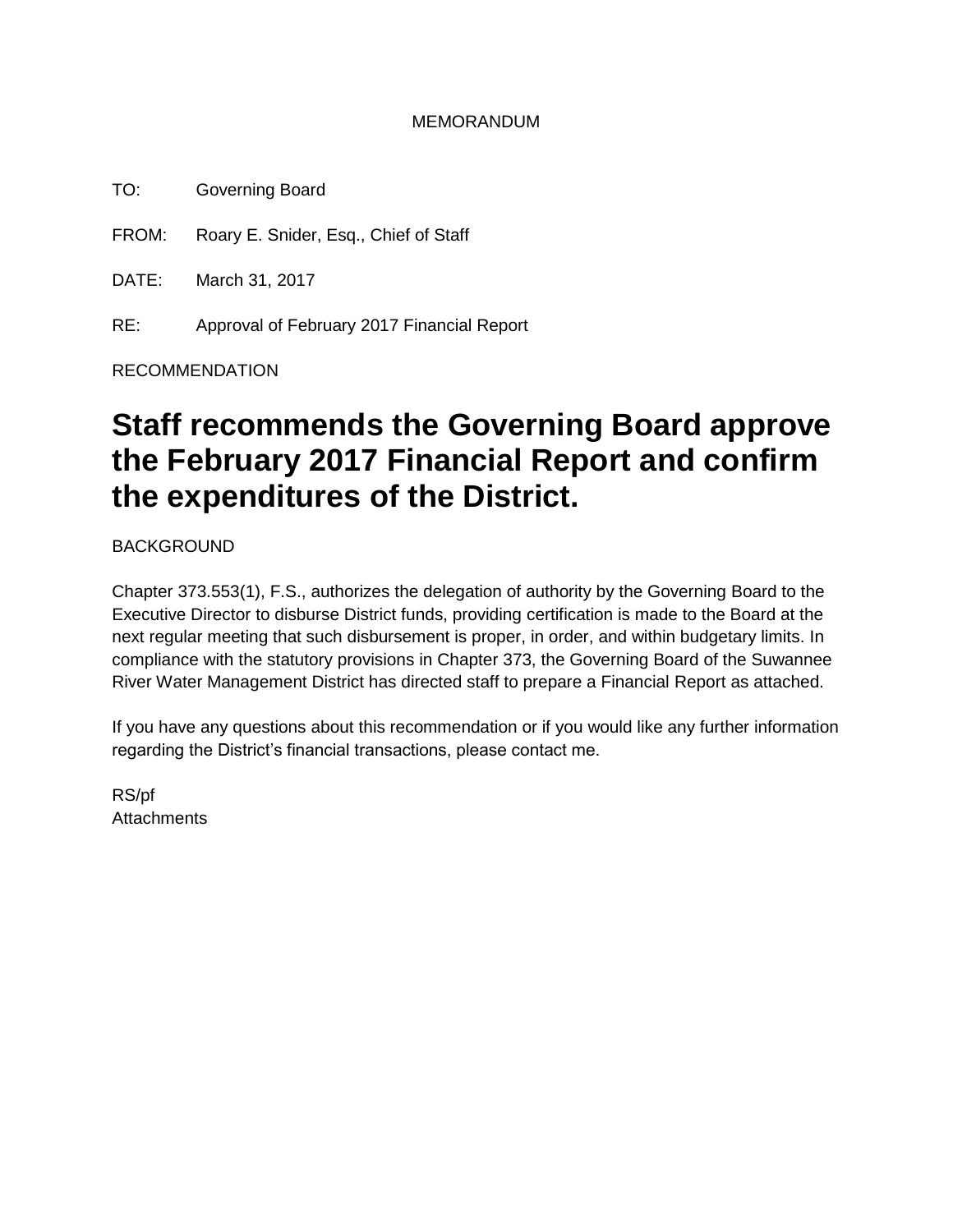#### **Suwannee River Water Management District Cash Report February 2017**

| <b>ACCOUNT</b>                        | <b>Monthly</b><br><b>Interest</b> | <b>Interest</b><br>Rate % | <b>Closing</b><br><b>Balance</b> |
|---------------------------------------|-----------------------------------|---------------------------|----------------------------------|
| <b>Bank of America Permit Fee</b>     |                                   |                           | \$7,875.66                       |
| <b>First Federal Permit Fee</b>       | \$12.30                           | 0.41%                     | \$40,315.74                      |
| <b>First Federal Accounts Payable</b> |                                   |                           | \$35,000.00                      |
| <b>First Federal Depository</b>       | \$663.41                          | 0.78%                     | \$820,873.16                     |
| <b>SPIA</b>                           | \$49,667.58                       | 1.30%                     | \$50,417,583.25                  |
| <b>TOTAL</b>                          | \$50,343.29                       |                           | \$51,321,647.81                  |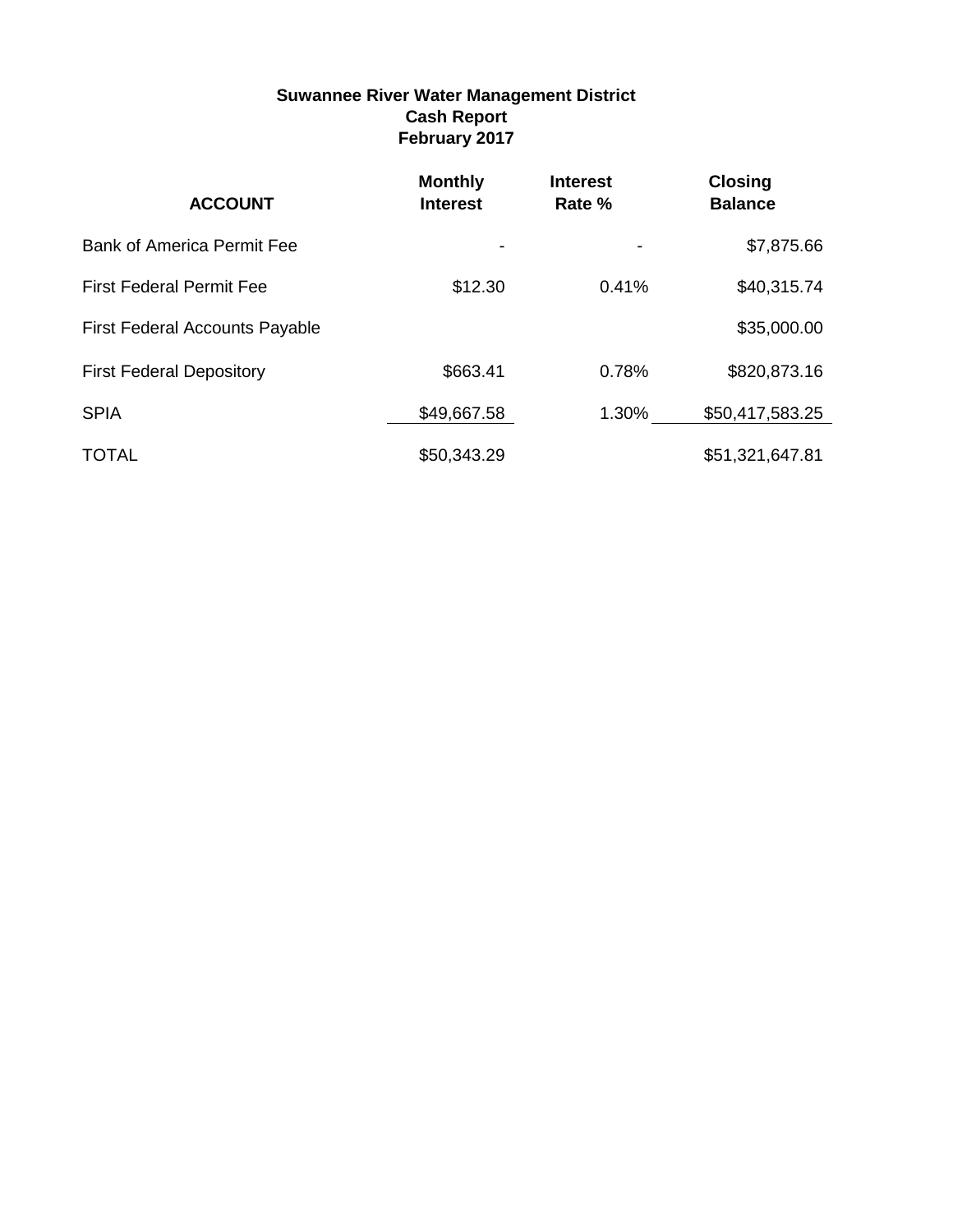#### **Suwannee River Water Management District Statement of Sources and Uses of Funds For the Month ending February 28, 2017 (Unaudited)**

|                            | <b>Current</b><br><b>Budget</b> |    | <b>Actuals</b><br><b>Through</b><br>2/28/2017 |    | Variance<br>(Under)/Over<br><b>Budget</b> | <b>Actuals As A</b><br>% of Budget |
|----------------------------|---------------------------------|----|-----------------------------------------------|----|-------------------------------------------|------------------------------------|
| <b>Sources</b>             |                                 |    |                                               |    |                                           |                                    |
| Ad Valorem Property Taxes  | \$<br>5.727.117                 | -S | 4.667.805                                     | \$ | (1,059,312)                               | 82%                                |
| Intergovernmental Revenues | \$<br>41,814,726                | S  | 6,466,294                                     | \$ | (35,348,432)                              | 15%                                |
| Interest on Invested Funds | \$<br>244.137 \$                |    | 244.541 \$                                    |    | 404                                       | 100%                               |
| License and Permit Fees    | \$<br>120,000                   |    | 73,778 \$                                     |    | (46, 222)                                 | 61%                                |
| Other                      | \$<br>988,488                   | S  | 781,669                                       | S. | (206, 819)                                | 79%                                |
| <b>Fund Balance</b>        | \$<br>18,537,768                |    |                                               | \$ | (18,537,768)                              | 0%                                 |
| <b>Total Sources</b>       | \$<br>67,432,236                |    | 12,234,088                                    | S  | (55, 198, 148)                            | 18%                                |

|                                              | <b>Current</b> |      |                     |      |                     |      | Available     |           |                         |
|----------------------------------------------|----------------|------|---------------------|------|---------------------|------|---------------|-----------|-------------------------|
|                                              | <b>Budget</b>  |      | <b>Expenditures</b> |      | <b>Encumbrances</b> |      | <b>Budget</b> | %Expended | %Obligated <sup>2</sup> |
| <b>Uses</b>                                  |                |      |                     |      |                     |      |               |           |                         |
| Water Resources Planning and Monitoring      | 10.685.707     |      | 1.784.990           | - \$ | 36.952              |      | 8.863.765     | 17%       | 17%                     |
| Acquisition, Restoration and Public Works    | 49.304.118 \$  |      | 2.154.104           | - \$ | 23,797              | -S   | 47.126.217    | 4%        | 4%                      |
| Operation and Maintenance of Lands and Works | 4.420.671      | - \$ | 740.161             | - \$ | 37,101              | - \$ | 3.643.409     | 17%       | 18%                     |
| Regulation                                   | 1.367.953 \$   |      | 377.212 \$          |      | 6.044               | - SS | 984.697       | 28%       | 28%                     |
| Outreach                                     | 228,202 \$     |      | 57.611              | - \$ | $\sim$              | £    | 170.591       | 25%       | 25%                     |
| Management and Administration                | 1,425,585 \$   |      | 673,369             |      | 8,672 \$            |      | 743.544       | 47%       | 48%                     |
| <b>Total Uses</b>                            | 67.432.236     |      | 5.787.448           |      | 112.566             |      | 61.532.222    | 9%        | 9%                      |

 $1$  Encumbrances represent unexpended balances of open purchase orders and contracts.

 $^2$  Represents the sum of expenditures and encumbrances as a percentage of the available budget.

This financial statement is prepared as of February 28, 2017 and covers the interim period since the most recent audited financial statements.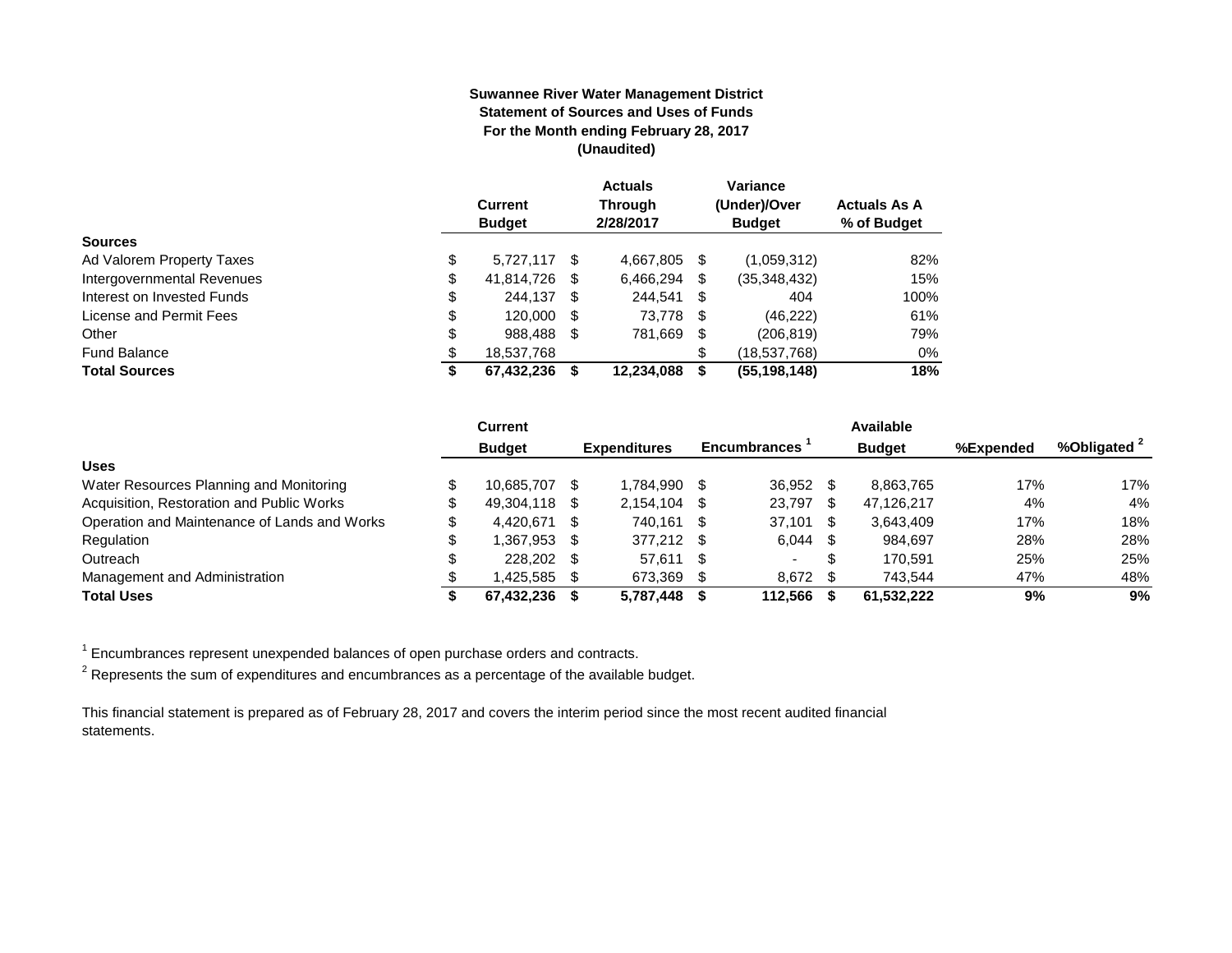#### Recap of All Funds **Y-T-D ACTUAL ENCUM. ANNUAL BUDGET REVENUES TOTAL REVENUES 12,234,087.63 0.00 67,432,236.00 EXPENDITURES TOTAL SALARIES AND BENEFITS 2,143,980.30 0.00 6,047,220.67 TOTAL CONTRACTUAL SERVICES 2,103,818.22 44,786.60 33,500,249.96 T0TAL OPERATING EXPENSES 391,736.40 41,982.97 1,164,795.00 TOTAL CAPITAL OUTLAY 25,712.99 25,796.63 215,076.00 TOTAL FIXED CAPITAL OUTLAY 618,386.37 0.00 5,275,000.00 TOTAL INTERAGENCY EXPENSES 503,813.42 0.00 21,229,894.08 TOTAL EXPENDITURES 5,787,447.70 112,566.20 67,432,235.71 EXCESS REVENUES OVER (UNDER) EXPENDITURES 6,446,639.93 (112,566.20) 0.29** Fund 01: General Fund **Y-T-D ACTUAL ENCUM. ANNUAL BUDGET REVENUES TOTAL REVENUES 6,971,164.99 0.00 11,878,485.00 EXPENDITURES TOTAL SALARIES AND BENEFITS 1,812,876.32 0.00 5,246,012.49 TOTAL CONTRACTUAL SERVICES 625,363.48 22,057.30 4,409,775.00 T0TAL OPERATING EXPENSES 266,053.18 28,573.60 792,714.00 TOTAL CAPITAL OUTLAY 1,640.99 3,173.04 92,032.00 TOTAL FIXED CAPITAL OUTLAY 0.00 0.00 0.00 TOTAL INTERAGENCY EXPENSES 140,994.20 0.00 1,337,952.00 TOTAL EXPENDITURES 2,846,928.17 53,803.94 11,878,485.49 EXCESS REVENUES OVER (UNDER) EXPENDITURES 4,124,236.82 (53,803.94) (0.49)** Fund 02: Emergency Operations **Y-T-D ACTUAL ENCUM. ANNUAL BUDGET REVENUES TOTAL REVENUES 0.00 0.00 0.00 EXPENDITURES TOTAL SALARIES AND BENEFITS 16,567.07 0.00 0.00 TOTAL CONTRACTUAL SERVICES 0.00 0.00 0.00 T0TAL OPERATING EXPENSES 0.00 0.00 0.00 TOTAL CAPITAL OUTLAY 0.00 0.00 0.00 TOTAL FIXED CAPITAL OUTLAY 0.00 0.00 0.00 STATEMENT OF ACTIVITY - REVENUE AND EXPENSE ROLLUP (UNAUDITED) February 28, 2017**

**TOTAL INTERAGENCY EXPENSES 0.00 0.00 0.00 TOTAL EXPENDITURES 16,567.07 0.00 0.00 EXCESS REVENUES OVER (UNDER) EXPENDITURES (16,567.07) 0.00 0.00**  *\*Salaries associated with Hurricane Hermine; applied for FEMA reimbursement*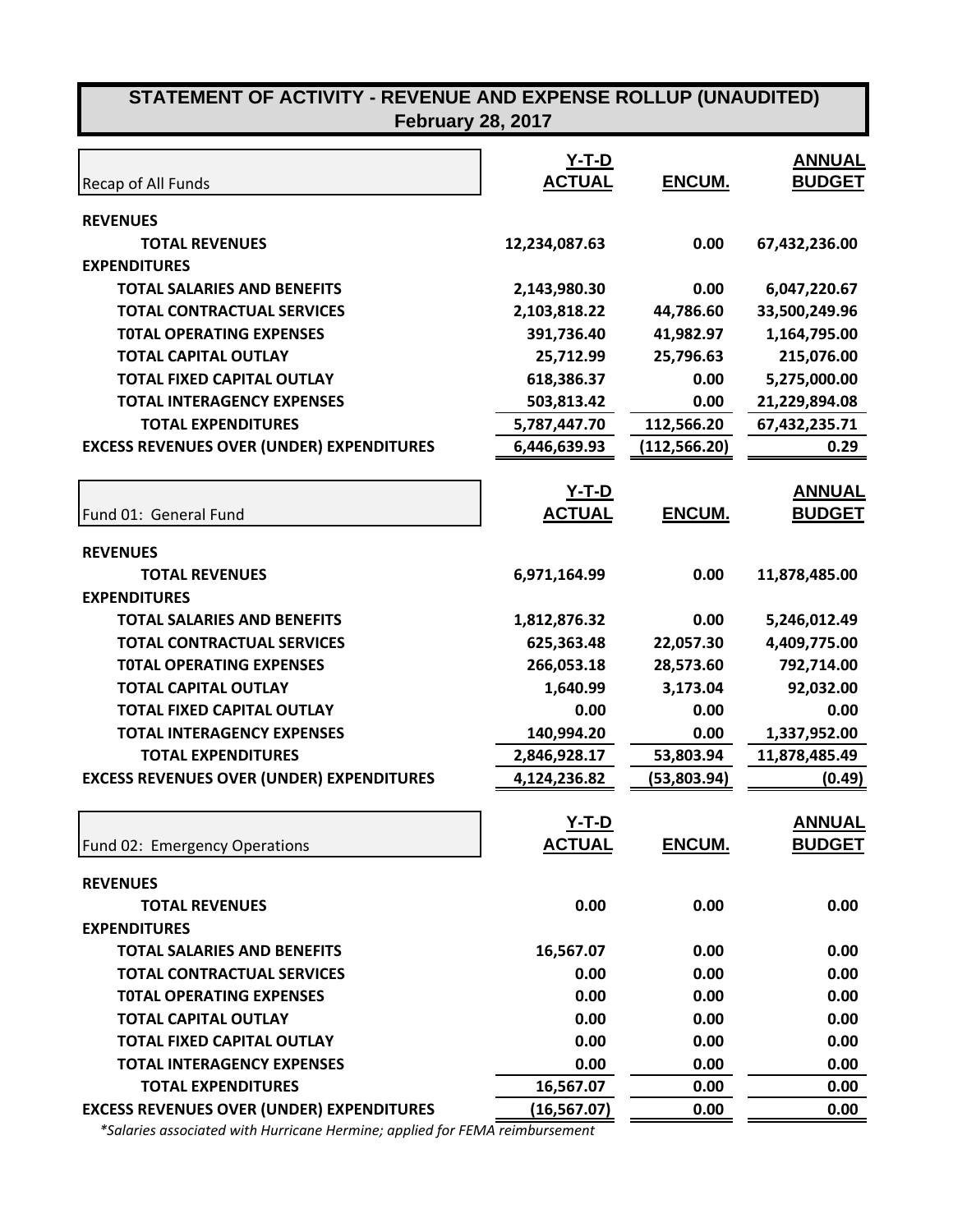| Fund 05: Middle Suwannee                                                        | <u>Y-T-D</u><br><b>ACTUAL</b> | ENCUM.            | <b>ANNUAL</b><br><b>BUDGET</b> |
|---------------------------------------------------------------------------------|-------------------------------|-------------------|--------------------------------|
| <b>REVENUES</b>                                                                 |                               |                   |                                |
| <b>TOTAL REVENUES</b>                                                           | 4,209.87                      | 0.00              | 589,083.00                     |
| <b>EXPENDITURES</b>                                                             |                               |                   |                                |
|                                                                                 |                               |                   |                                |
| <b>TOTAL SALARIES AND BENEFITS</b><br><b>TOTAL CONTRACTUAL SERVICES</b>         | 0.00<br>4,209.87              | 0.00<br>22,729.30 | 0.00<br>589,083.00             |
| <b>TOTAL OPERATING EXPENSES</b>                                                 | 0.00                          |                   |                                |
|                                                                                 |                               | 0.00              | 0.00                           |
| <b>TOTAL CAPITAL OUTLAY</b>                                                     | 0.00                          | 0.00              | 0.00                           |
| <b>TOTAL FIXED CAPITAL OUTLAY</b>                                               | 0.00                          | 0.00              | 0.00                           |
| <b>TOTAL INTERAGENCY EXPENSES</b>                                               | 0.00                          | 0.00              | 0.00                           |
| <b>TOTAL EXPENDITURES</b>                                                       | 4,209.87                      | 22,729.30         | 589,083.00                     |
| <b>EXCESS REVENUES OVER (UNDER) EXPENDITURES</b>                                | 0.00                          | (22, 729.30)      | 0.00                           |
|                                                                                 | <u>Y-T-D</u>                  |                   | <b>ANNUAL</b>                  |
| Fund 06: Springs Appropriation                                                  | <b>ACTUAL</b>                 | ENCUM.            | <b>BUDGET</b>                  |
| <b>REVENUES</b>                                                                 |                               |                   |                                |
| <b>TOTAL REVENUES</b>                                                           | 418,892.50                    | 0.00              | 30,647,104.00                  |
| <b>EXPENDITURES</b>                                                             |                               |                   |                                |
| <b>TOTAL SALARIES AND BENEFITS</b>                                              | 1,163.41                      | 0.00              | 0.00                           |
| <b>TOTAL CONTRACTUAL SERVICES</b>                                               | 502,350.72                    | 0.00              | 18,387,989.20                  |
| <b>TOTAL OPERATING EXPENSES</b>                                                 | 5,771.50                      | 0.00              | 0.00                           |
| <b>TOTAL CAPITAL OUTLAY</b>                                                     | 24,072.00                     | 0.00              | 0.00                           |
| <b>TOTAL FIXED CAPITAL OUTLAY</b>                                               | 0.00                          | 0.00              | 0.00                           |
| <b>TOTAL INTERAGENCY EXPENSES</b>                                               | 141,800.00                    | 0.00              | 12,259,114.00                  |
| <b>TOTAL EXPENDITURES</b>                                                       | 675,157.63                    | 0.00              | 30,647,103.20                  |
| <b>EXCESS REVENUES OVER (UNDER) EXPENDITURES</b>                                | (256, 265.13)                 | 0.00              | 0.80                           |
| *Expenditures to be covered by DEP Reimbursement Grant; reimbursement requested |                               |                   |                                |
|                                                                                 | <u>Y-T-D</u>                  |                   | <b>ANNUAL</b>                  |
| Fund 07: Local Revenue                                                          | <b>ACTUAL</b>                 | ENCUM.            | <b>BUDGET</b>                  |
| <b>REVENUES</b>                                                                 |                               |                   |                                |
| <b>TOTAL REVENUES</b>                                                           | 105,600.00                    | 0.00              | 105,600.00                     |
| <b>EXPENDITURES</b>                                                             |                               |                   |                                |
| <b>TOTAL SALARIES AND BENEFITS</b>                                              | 0.00                          | 0.00              | 0.00                           |
| <b>TOTAL CONTRACTUAL SERVICES</b>                                               | 0.00                          | 0.00              | 0.00                           |
| <b>TOTAL OPERATING EXPENSES</b>                                                 | 0.00                          | 0.00              | 0.00                           |
| <b>TOTAL CAPITAL OUTLAY</b>                                                     | 0.00                          | 0.00              | 0.00                           |
| <b>TOTAL FIXED CAPITAL OUTLAY</b>                                               | 0.00                          | 0.00              | 0.00                           |
| <b>TOTAL INTERAGENCY EXPENSES</b>                                               | 24,501.55                     | 0.00              | 105,600.00                     |
| <b>TOTAL EXPENDITURES</b>                                                       | 24,501.55                     | 0.00              | 105,600.00                     |
| <b>EXCESS REVENUES OVER (UNDER) EXPENDITURES</b>                                | 81,098.45                     | 0.00              | 0.00                           |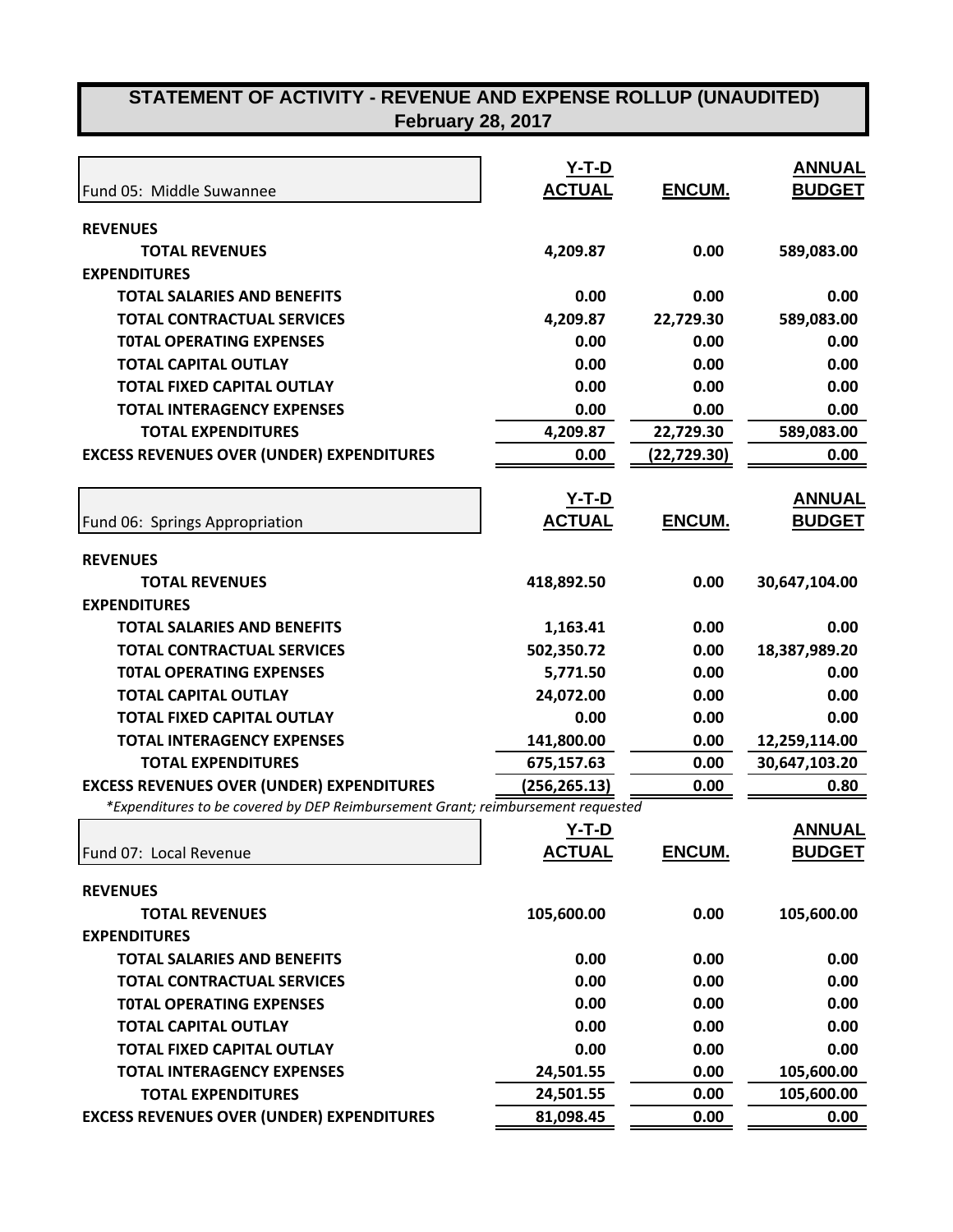|                                                  | <u>Y-T-D</u>  |               | <b>ANNUAL</b> |
|--------------------------------------------------|---------------|---------------|---------------|
| Fund 08: WMLTF / Springs                         | <b>ACTUAL</b> | ENCUM.        | <b>BUDGET</b> |
| <b>REVENUES</b>                                  |               |               |               |
| <b>TOTAL REVENUES</b>                            | 332,116.35    | 0.00          | 329,352.00    |
| <b>EXPENDITURES</b>                              |               |               |               |
| <b>TOTAL SALARIES AND BENEFITS</b>               | 15,269.85     | 0.00          | 0.00          |
| <b>TOTAL CONTRACTUAL SERVICES</b>                | 316,846.50    | 0.00          | 290,917.00    |
| <b>TOTAL OPERATING EXPENSES</b>                  | 0.00          | 0.00          | 0.00          |
| <b>TOTAL CAPITAL OUTLAY</b>                      | 0.00          | 0.00          | 0.00          |
| <b>TOTAL FIXED CAPITAL OUTLAY</b>                | 0.00          | 0.00          | 0.00          |
| <b>TOTAL INTERAGENCY EXPENSES</b>                | 0.00          | 0.00          | 38,435.08     |
| <b>TOTAL EXPENDITURES</b>                        | 332,116.35    | 0.00          | 329,352.08    |
| <b>EXCESS REVENUES OVER (UNDER) EXPENDITURES</b> | 0.00          | 0.00          | (0.08)        |
|                                                  | <u>Y-T-D</u>  |               | <b>ANNUAL</b> |
| Fund 10: Florida Forever & P-2000                | <b>ACTUAL</b> | ENCUM.        | <b>BUDGET</b> |
| <b>REVENUES</b>                                  |               |               |               |
| <b>TOTAL REVENUES</b>                            | 1,405,855.64  | 0.00          | 7,000,000.00  |
| <b>EXPENDITURES</b>                              |               |               |               |
| <b>TOTAL SALARIES AND BENEFITS</b>               | 0.00          | 0.00          | 0.00          |
| <b>TOTAL CONTRACTUAL SERVICES</b>                | 19,404.25     | 0.00          | 0.00          |
| <b>TOTAL OPERATING EXPENSES</b>                  | 0.00          | 0.00          | 0.00          |
| <b>TOTAL CAPITAL OUTLAY</b>                      | 0.00          | 0.00          | 0.00          |
| <b>TOTAL FIXED CAPITAL OUTLAY</b>                | 618,386.37    | 0.00          | 5,000,000.00  |
| <b>TOTAL INTERAGENCY EXPENSES</b>                | 0.00          | 0.00          | 2,000,000.00  |
| <b>TOTAL EXPENDITURES</b>                        | 637,790.62    | 0.00          | 7,000,000.00  |
| <b>EXCESS REVENUES OVER (UNDER) EXPENDITURES</b> | 768,065.02    | 0.00          | 0.00          |
|                                                  | Y-T-D         |               | <b>ANNUAL</b> |
| Fund 12: DOT ETDM                                | <u>ACTUAL</u> | <u>ENCUM.</u> | <b>BUDGET</b> |
| <b>REVENUES</b>                                  |               |               |               |
| <b>TOTAL REVENUES</b>                            | 206.95        | 0.00          | 0.00          |
| <b>EXPENDITURES</b>                              |               |               |               |
| <b>TOTAL SALARIES AND BENEFITS</b>               | 2,813.81      | 0.00          | 0.00          |
| <b>TOTAL CONTRACTUAL SERVICES</b>                | 0.00          | 0.00          | 0.00          |
| <b>TOTAL OPERATING EXPENSES</b>                  | 0.00          | 0.00          | 0.00          |
| <b>TOTAL CAPITAL OUTLAY</b>                      | 0.00          | 0.00          | 0.00          |
| <b>TOTAL FIXED CAPITAL OUTLAY</b>                | 0.00          | 0.00          | 0.00          |
| <b>TOTAL INTERAGENCY EXPENSES</b>                | 0.00          | 0.00          | 0.00          |
| <b>TOTAL EXPENDITURES</b>                        | 2,813.81      | 0.00          | 0.00          |
| <b>EXCESS REVENUES OVER (UNDER) EXPENDITURES</b> | (2,606.86)    | 0.00          | 0.00          |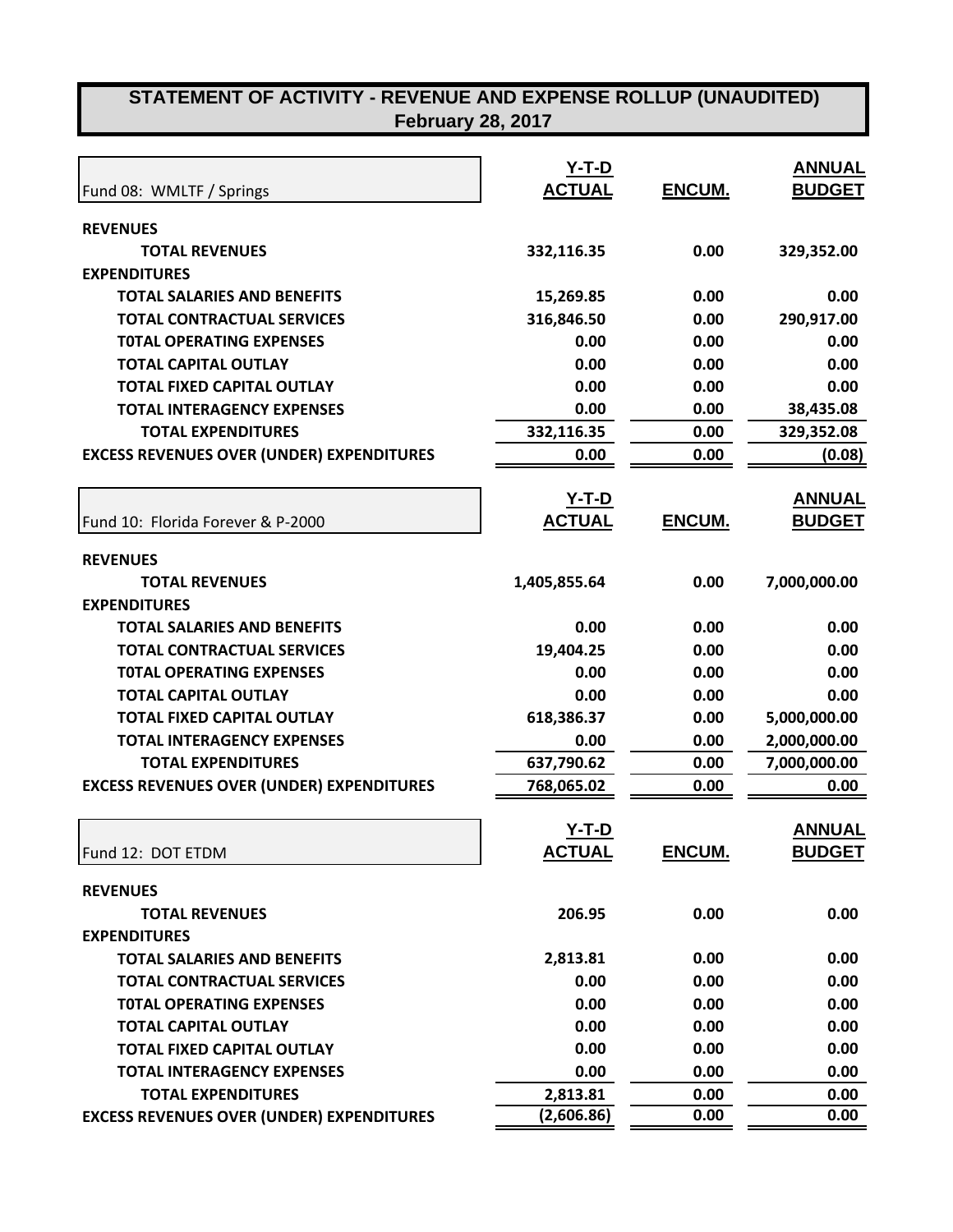| Fund 13: Land Management/Operations                                         | $Y-T-D$<br><b>ACTUAL</b> | <b>ENCUM.</b> | <b>ANNUAL</b><br><b>BUDGET</b> |
|-----------------------------------------------------------------------------|--------------------------|---------------|--------------------------------|
| <b>REVENUES</b>                                                             |                          |               |                                |
| <b>TOTAL REVENUES</b>                                                       | 2,727,402.41             | 0.00          | 4,237,071.00                   |
| <b>EXPENDITURES</b>                                                         |                          |               |                                |
| <b>TOTAL SALARIES AND BENEFITS</b>                                          | 292,414.44               | 0.00          | 801,208.18                     |
| <b>TOTAL CONTRACTUAL SERVICES</b>                                           | 277,781.81               | 0.00          | 2,088,829.00                   |
| <b>TOTAL OPERATING EXPENSES</b>                                             | 119,911.72               | 13,409.37     | 372,081.00                     |
| <b>TOTAL CAPITAL OUTLAY</b>                                                 | 0.00                     | 22,623.59     | 123,044.00                     |
| <b>TOTAL FIXED CAPITAL OUTLAY</b>                                           | 0.00                     | 0.00          | 275,000.00                     |
| <b>TOTAL INTERAGENCY EXPENSES</b>                                           | 36,073.50                | 0.00          | 576,909.00                     |
| <b>TOTAL EXPENDITURES</b>                                                   | 726,181.47               | 36,032.96     | 4,237,071.18                   |
| <b>EXCESS REVENUES OVER (UNDER) EXPENDITURES</b>                            | 2,001,220.94             | (36,032.96)   | (0.18)                         |
|                                                                             | $Y-T-D$                  |               | <b>ANNUAL</b>                  |
| Fund 19: DOT Mitigation                                                     | <b>ACTUAL</b>            | ENCUM.        | <b>BUDGET</b>                  |
| <b>REVENUES</b>                                                             |                          |               |                                |
| <b>TOTAL REVENUES</b>                                                       | 6,445.15                 | 0.00          | 1,074,132.00                   |
| <b>EXPENDITURES</b>                                                         |                          |               |                                |
| <b>TOTAL SALARIES AND BENEFITS</b>                                          | 1,526.64                 | 0.00          | 0.00                           |
| <b>TOTAL CONTRACTUAL SERVICES</b>                                           | 48,293.09                | 0.00          | 1,074,131.43                   |
| <b>TOTAL OPERATING EXPENSES</b>                                             | 0.00                     | 0.00          | 0.00                           |
| <b>TOTAL CAPITAL OUTLAY</b>                                                 | 0.00                     | 0.00          | 0.00                           |
| <b>TOTAL FIXED CAPITAL OUTLAY</b>                                           | 0.00                     | 0.00          | 0.00                           |
| <b>TOTAL INTERAGENCY EXPENSES</b>                                           | 0.00                     | 0.00          | 0.00                           |
| <b>TOTAL EXPENDITURES</b>                                                   | 49,819.73                | 0.00          | 1,074,131.43                   |
| <b>EXCESS REVENUES OVER (UNDER) EXPENDITURES</b>                            | (43,374.58)              | 0.00          | 0.57                           |
| *Expenditures to be covered by Reimbursement Grant; reimbursement requested |                          |               |                                |
|                                                                             | Y-T-D                    |               | <b>ANNUAL</b>                  |
| Fund 29: SRP                                                                | <b>ACTUAL</b>            | ENCUM.        | <b>BUDGET</b>                  |
| <b>REVENUES</b>                                                             |                          |               |                                |
| <b>TOTAL REVENUES</b>                                                       | 29,250.00                | 0.00          | 175,000.00                     |
| <b>EXPENDITURES</b>                                                         |                          |               |                                |
| <b>TOTAL SALARIES AND BENEFITS</b>                                          | 0.00                     | 0.00          | 0.00                           |
| <b>TOTAL CONTRACTUAL SERVICES</b>                                           | 0.00                     | 0.00          | 0.00                           |
| <b>TOTAL OPERATING EXPENSES</b>                                             | 0.00                     | 0.00          | 0.00                           |
| <b>TOTAL CAPITAL OUTLAY</b>                                                 | 0.00                     | 0.00          | 0.00                           |
| <b>TOTAL FIXED CAPITAL OUTLAY</b>                                           | 0.00                     | 0.00          | 0.00                           |
| <b>TOTAL INTERAGENCY EXPENSES</b>                                           | 29,250.00                | 0.00          | 175,000.00                     |
| <b>TOTAL EXPENDITURES</b>                                                   | 29,250.00                | 0.00          | 175,000.00                     |
| <b>EXCESS REVENUES OVER (UNDER) EXPENDITURES</b>                            | 0.00                     | 0.00          | 0.00                           |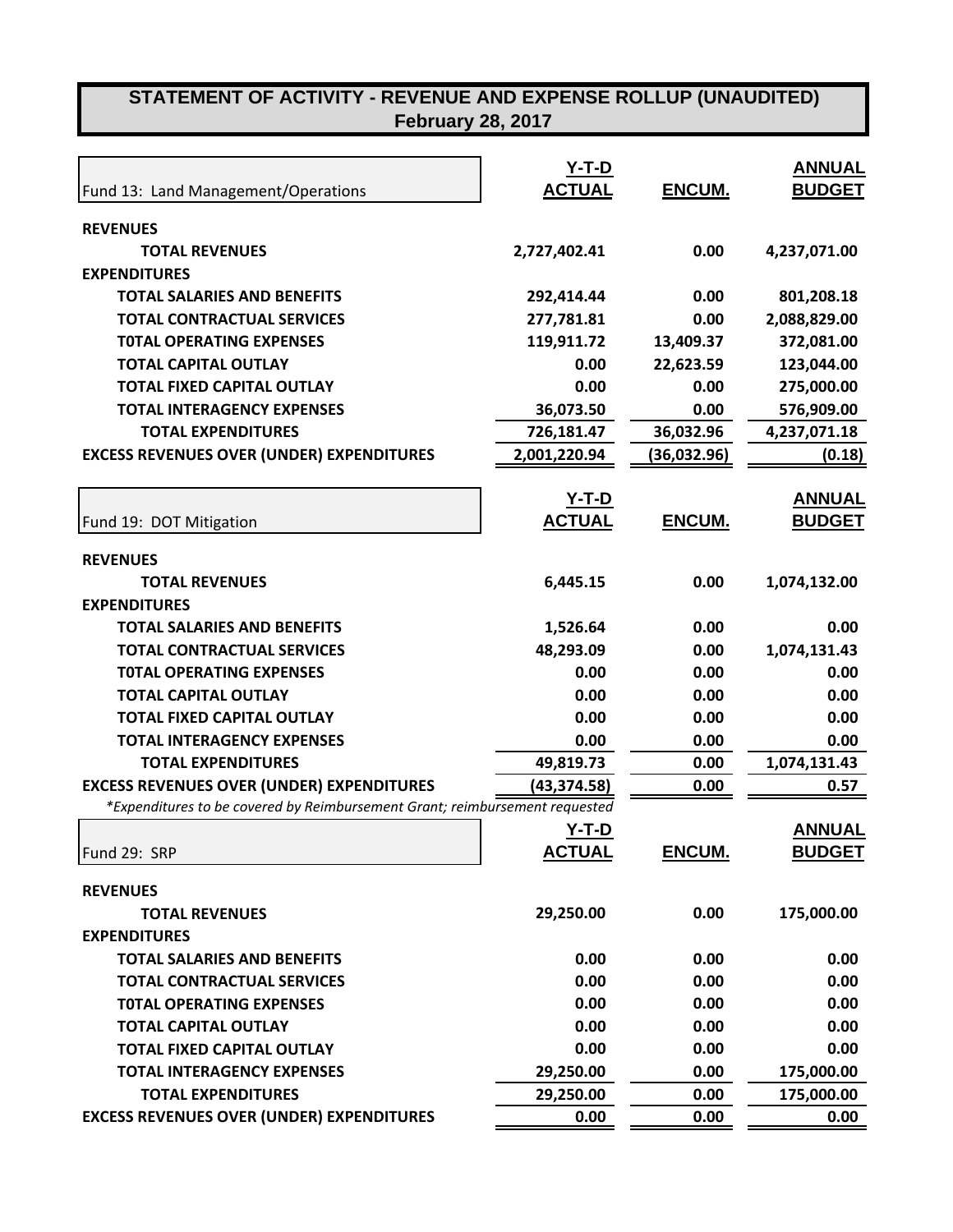| <b>February 28, 2017</b> |  |  |
|--------------------------|--|--|
|--------------------------|--|--|

|                                                  | $Y-T-D$       |               | <b>ANNUAL</b> |
|--------------------------------------------------|---------------|---------------|---------------|
| Fund 33: PCS Mitigation                          | <b>ACTUAL</b> | ENCUM.        | <b>BUDGET</b> |
| <b>REVENUES</b>                                  |               |               |               |
| <b>TOTAL REVENUES</b>                            | 567.76        | 0.00          | 0.00          |
| <b>EXPENDITURES</b>                              |               |               |               |
| <b>TOTAL SALARIES AND BENEFITS</b>               | 0.00          | 0.00          | 0.00          |
| <b>TOTAL CONTRACTUAL SERVICES</b>                | 0.00          | 0.00          | 0.00          |
| <b>TOTAL OPERATING EXPENSES</b>                  | 0.00          | 0.00          | 0.00          |
| <b>TOTAL CAPITAL OUTLAY</b>                      | 0.00          | 0.00          | 0.00          |
| <b>TOTAL FIXED CAPITAL OUTLAY</b>                | 0.00          | 0.00          | 0.00          |
| <b>TOTAL INTERAGENCY EXPENSES</b>                | 0.00          | 0.00          | 0.00          |
| <b>TOTAL EXPENDITURES</b>                        | 0.00          | 0.00          | 0.00          |
| <b>EXCESS REVENUES OVER (UNDER) EXPENDITURES</b> | 567.76        | 0.00          | 0.00          |
|                                                  | <u>Y-T-D</u>  |               | <b>ANNUAL</b> |
| Fund 51: District Ag Cost Share                  | <b>ACTUAL</b> | <b>ENCUM.</b> | <b>BUDGET</b> |
| <b>REVENUES</b>                                  |               |               |               |
| <b>TOTAL REVENUES</b>                            | 1,575.18      | 0.00          | 2,173,213.00  |
| <b>EXPENDITURES</b>                              |               |               |               |
| <b>TOTAL SALARIES AND BENEFITS</b>               | 0.00          | 0.00          | 0.00          |
| <b>TOTAL CONTRACTUAL SERVICES</b>                | 25,158.40     | 0.00          | 2,114,213.33  |
| <b>TOTAL OPERATING EXPENSES</b>                  | 0.00          | 0.00          | 0.00          |
| <b>TOTAL CAPITAL OUTLAY</b>                      | 0.00          | 0.00          | 0.00          |
| <b>TOTAL FIXED CAPITAL OUTLAY</b>                | 0.00          | 0.00          | 0.00          |
| <b>TOTAL INTERAGENCY EXPENSES</b>                | 0.00          | 0.00          | 59,000.00     |
| <b>TOTAL EXPENDITURES</b>                        | 25,158.40     | 0.00          | 2,173,213.33  |
| <b>EXCESS REVENUES OVER (UNDER) EXPENDITURES</b> | (23, 583.22)  | 0.00          | (0.33)        |
| *Expenditures to be covered by Fund Balance      |               |               |               |
|                                                  | <u>Y-T-D</u>  |               | <b>ANNUAL</b> |
| Fund 53: District River Cost Share               | <b>ACTUAL</b> | <b>ENCUM.</b> | <b>BUDGET</b> |
| <b>REVENUES</b>                                  |               |               |               |
| <b>TOTAL REVENUES</b>                            | 1,151.58      | 0.00          | 4,947,184.00  |
| <b>EXPENDITURES</b>                              |               |               |               |
| <b>TOTAL SALARIES AND BENEFITS</b>               | 0.00          | 0.00          | 0.00          |
| <b>TOTAL CONTRACTUAL SERVICES</b>                | 0.00          | 0.00          | 269,300.00    |
| <b>TOTAL OPERATING EXPENSES</b>                  | 0.00          | 0.00          | 0.00          |
| <b>TOTAL CAPITAL OUTLAY</b>                      | 0.00          | 0.00          | 0.00          |
| <b>TOTAL FIXED CAPITAL OUTLAY</b>                | 0.00          | 0.00          | 0.00          |
| <b>TOTAL INTERAGENCY EXPENSES</b>                | 131,194.17    | 0.00          | 4,677,884.00  |
| <b>TOTAL EXPENDITURES</b>                        | 131,194.17    | 0.00          | 4,947,184.00  |
| <b>EXCESS REVENUES OVER (UNDER) EXPENDITURES</b> | (130, 042.59) | 0.00          | 0.00          |
| $*Evnonditures to be covered by Eund Palanca$    |               |               |               |

 *\*Expenditures to be covered by Fund Balance*